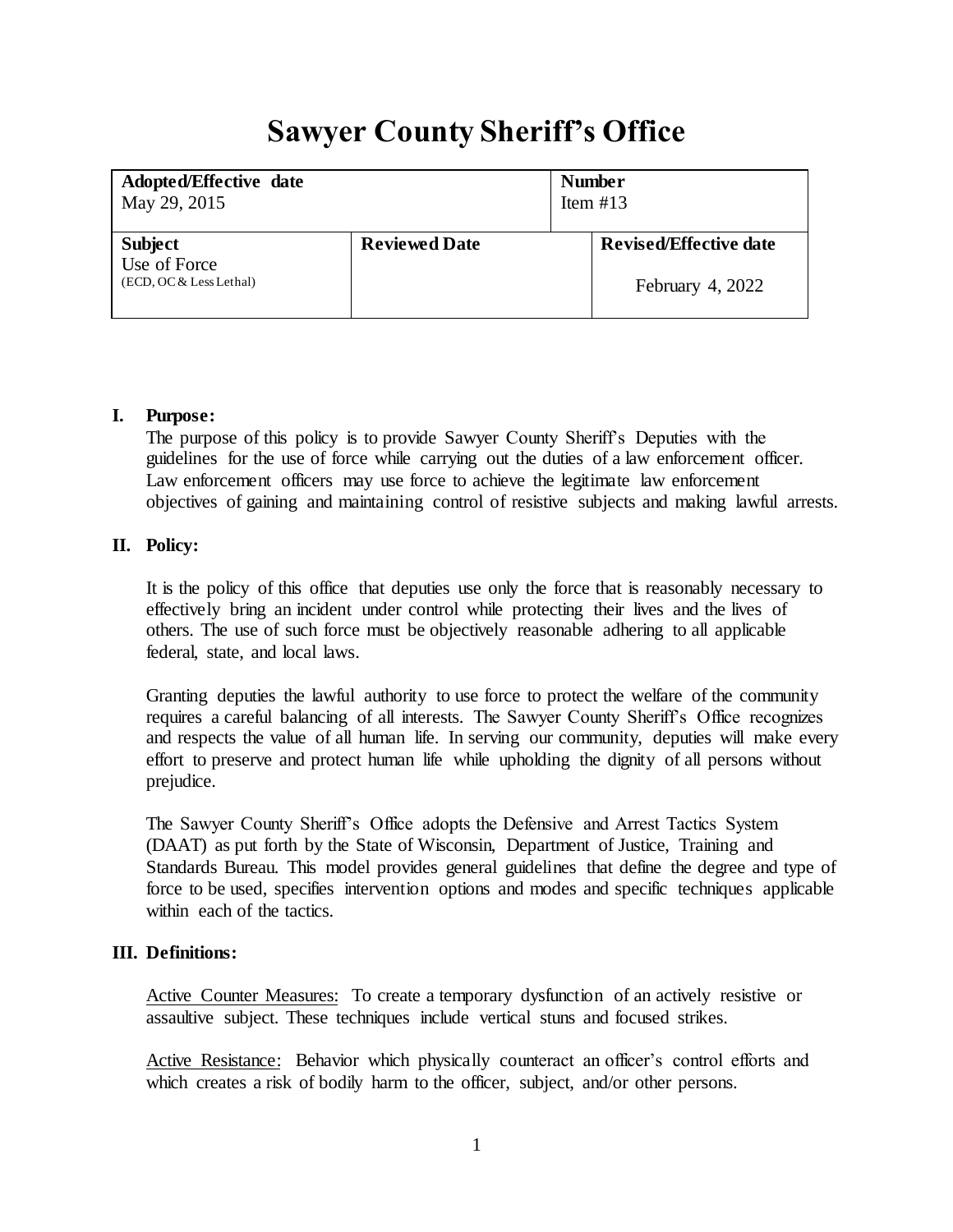Assaultive Behavior: Direct actions or conduct that generates bodily harm.

Choke Hold: Application of direct pressure on a person's trachea or airway restricting one's ability to breath.

Control Alternatives: To overcome passive resistance, active resistance, or other threats.

Deadly Force: The intentional use of a firearm or other instrument, the use of which would result in a high probability of death or great bodily harm.

Defense and Arrest Tactics (DAAT): A system of verbalization skills coupled with physical alternatives.

Deployment: The action of triggering the projectile to be launched from the launching system.

Electronic Control Devices (ECD): Instruments in which a safe amount of electricity is used to affect the sensory and/or motor nervous system of the body.

Greater Danger Exception: Shooting without Target Isolation if the consequence of not stopping the threat would be worse than the possibility of hitting an innocent person.

Great Bodily Harm: Bodily injury which creates a substantial risk of death or which causes serious permanent disfigurement, or which causes a permanent or protracted loss or impairment of the function of any bodily member or organ or other serious bodily injury.

Incapacitating Techniques: To cause the immediate, temporary cessation of violent behavior.

Intermediate Weapon: To impede a subject, preventing him or her from continuing resistive, assaultive, or otherwise dangerous behavior.

Intervention Options: Trained techniques recognized in the DAAT system.

Less Lethal Impact Munition System: A weapon designed to incapacitate a subject by means of launching a flexible projectile that will interrupt a subject's thought process and motor functions.

Objective Reasonableness Standard: The standard established by the Supreme Court in Graham v. Connor, which states that reasonableness should be judged under the totality of the circumstances from the perspective of a reasonable officer at the scene with similar training and experience. Three elements of the standard are:

- 1. Severity of the alleged crime at issue.
- 2. Whether the person poses an imminent threat to the safety of officers and/or others.
- 3. Whether the person is actively resisting seizure or attempting to evade arrest by flight.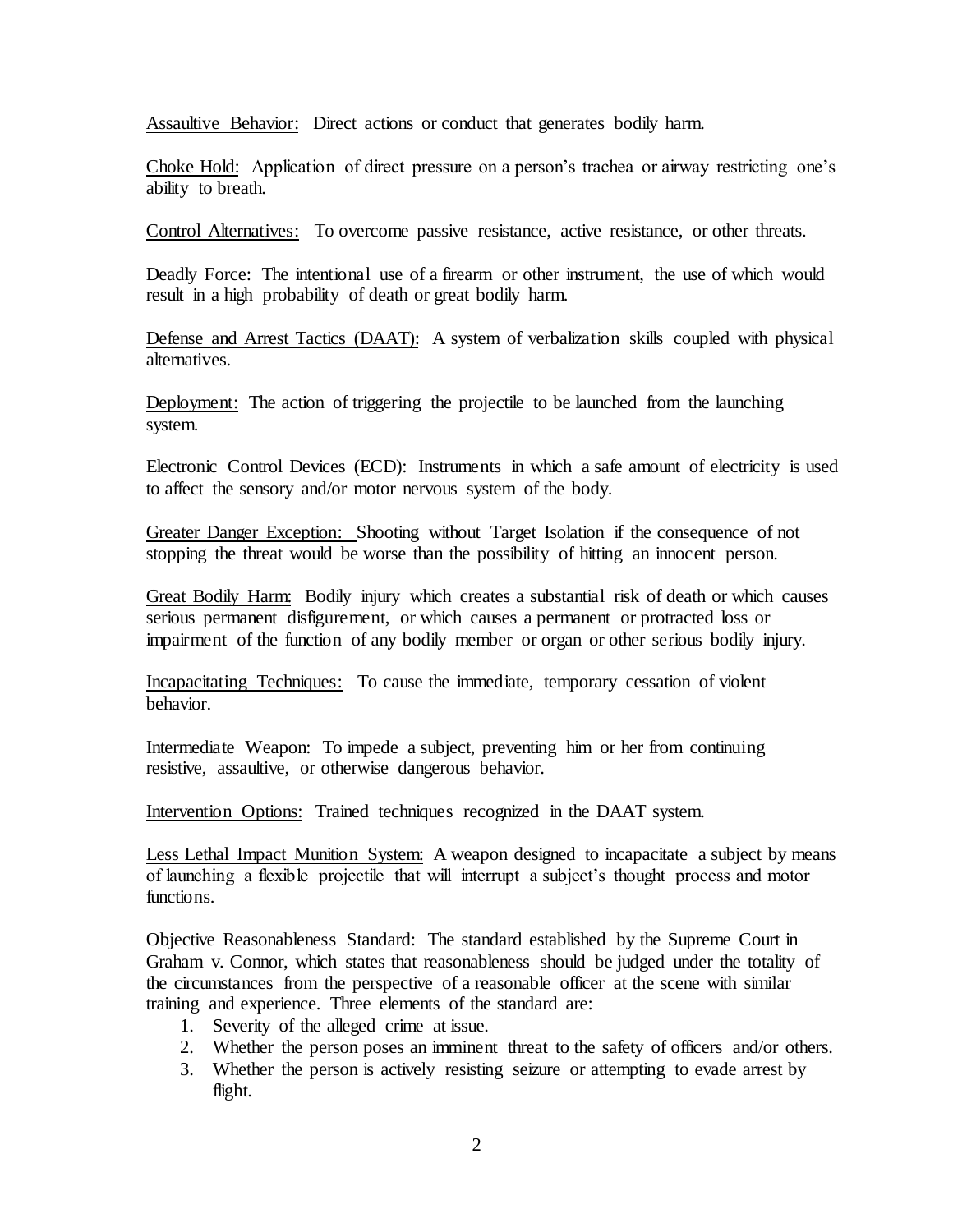Oleoresin Capsicum (OC) Spray: Aerosol spray composed of oleoresin capsicum that causes irritation and blinding of the eyes and inflammation of the nose, throat, and skin.

Passive Counter Measures: Techniques that use physical force to direct a subject to the ground or floor. The techniques are designed to overcome active resistance or the threat of active resistance.

Passive Resistance: Non-compliant and non-threatening behavior.

Preclusion: Belief that all other options have been exhausted or would be ineffective.

Protective Alternatives: To overcome continued resistance, assaultive behavior, or their threats.

## **IV. Procedure:**

#### A. Use of Force:

A law enforcement officer must only use that amount of force which a reasonable officer would use under the same or similar circumstances.

- 1. When using force, a law enforcement officer is required to act in good faith to achieve a legitimate law enforcement objective. A law enforcement officer is authorized to only use force that is objectively reasonable base on the totality of the circumstances including the following:
	- a. The severity of the crime at issue.
	- b. Whether the suspect poses an imminent threat to the safety of law enforcement officers or others.
	- c. Whether the suspect is actively resisting or attempting to evade arrest by flight.
- 2. Law enforcement officers may use force to achieve the following legitimate law enforcement objectives:
	- a. To achieve and maintain control of resistive subjects.
	- b. To detain persons reasonably suspected of criminal behavior.
	- c. To make lawful arrests.
	- d. To defend themselves and/or others.
	- e. To prevent escape.

#### B. Training:

When a deputy uses force as part of his/her law enforcement duties, the use of force must fit into one of these categories.

- 1. A trained technique.
- 2. A dynamic application of a trained technique (not quite the classroom model, but as close to it as possible under the circumstances).
- 3. A technique not trained but justified under the circumstances.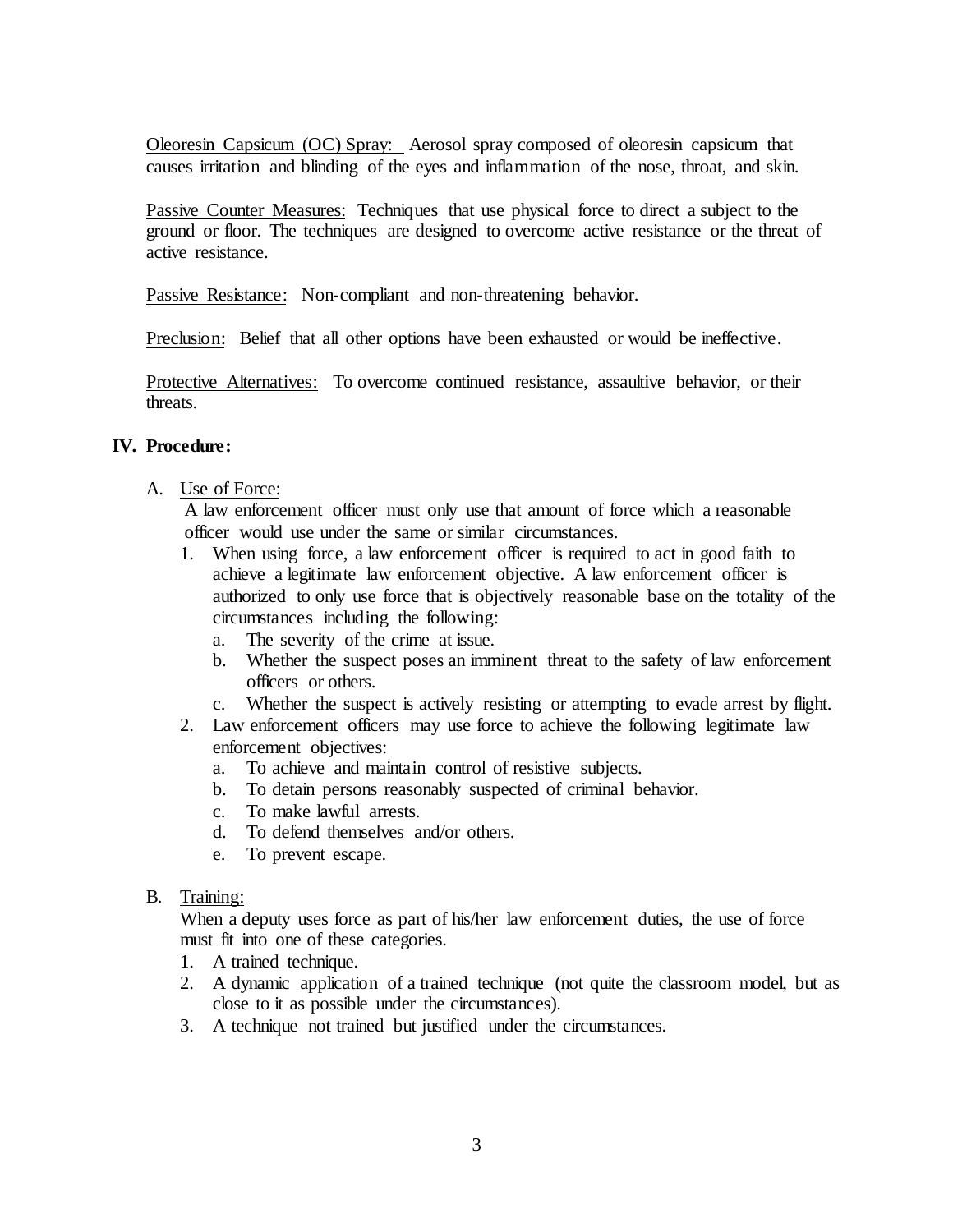## C. Intervention Options:

The mode a deputy chooses in a given situation depends on the deputy's tactical evaluation and threat assessment. The criteria are whether the level and degree of force is objectively reasonable. Principles that apply:

- 1. The purpose for the use of force is to gain control in pursuit of a legitimate law enforcement objective. If verbalization is effective in gaining control, it is always preferable rather than physical force.
- 2. A deputy may initially use the level and degree of force that is reasonably necessary to achieve control. A deputy need not escalate step by step through the Intervention Options. As the situation dictates, the deputy may move from any mode to another if he/she reasonably believes that a lower level of force would be ineffective.
- 3. At any time, if the level of force a deputy is using is not effective to gain control, the deputy may disengage or escalate to a higher level of force.
- 4. Once a deputy has gained control of a subject, he/she shall reduce the level of force needed to maintain control.
- 5. The deputy must always maintain the position of advantage.

## **V. Force Options**

A**.** Oleoresin Capsicum Spray (OC)

The purpose for using OC spray is to overcome active resistance or its threat. OC spray works by creating a variety of physical effects such as; intense burning sensation of the eyes, throat and other exposed areas of the skin. It may also cause inflammation of the respiratory tract resulting in restricted breathing. These effects may result in confusion and disorientation, thus disrupting the subject's ability to resist or continue to resist.

Authorization to Carry and Use OC spray:

- 1. Only OC spray issued and approved by the Sawyer County Sheriff's Office may be carried and used by deputies while on duty.
- 2. Only deputies that are trained in the use of OC spray are authorized to use and carry.
- 3. All deputies assigned to patrol are required to carry OC spray once they have been trained in its proper use and have been issued the OC spray.

Training Requirements:

- 1. All deputies will complete the State of Wisconsin certified training in the use of oleoresin capsicum aerosol (OC spray).
- 2. Continuing training/education in the use of OC spray will be provided by the Sheriff's Office.

## Use/Deployment of OC Spray:

The Sawyer County Sheriff's Office authorizes the use of OC spray on a subject under the following situations however; the deputy's discretion of the existing threat level will also dictate its use.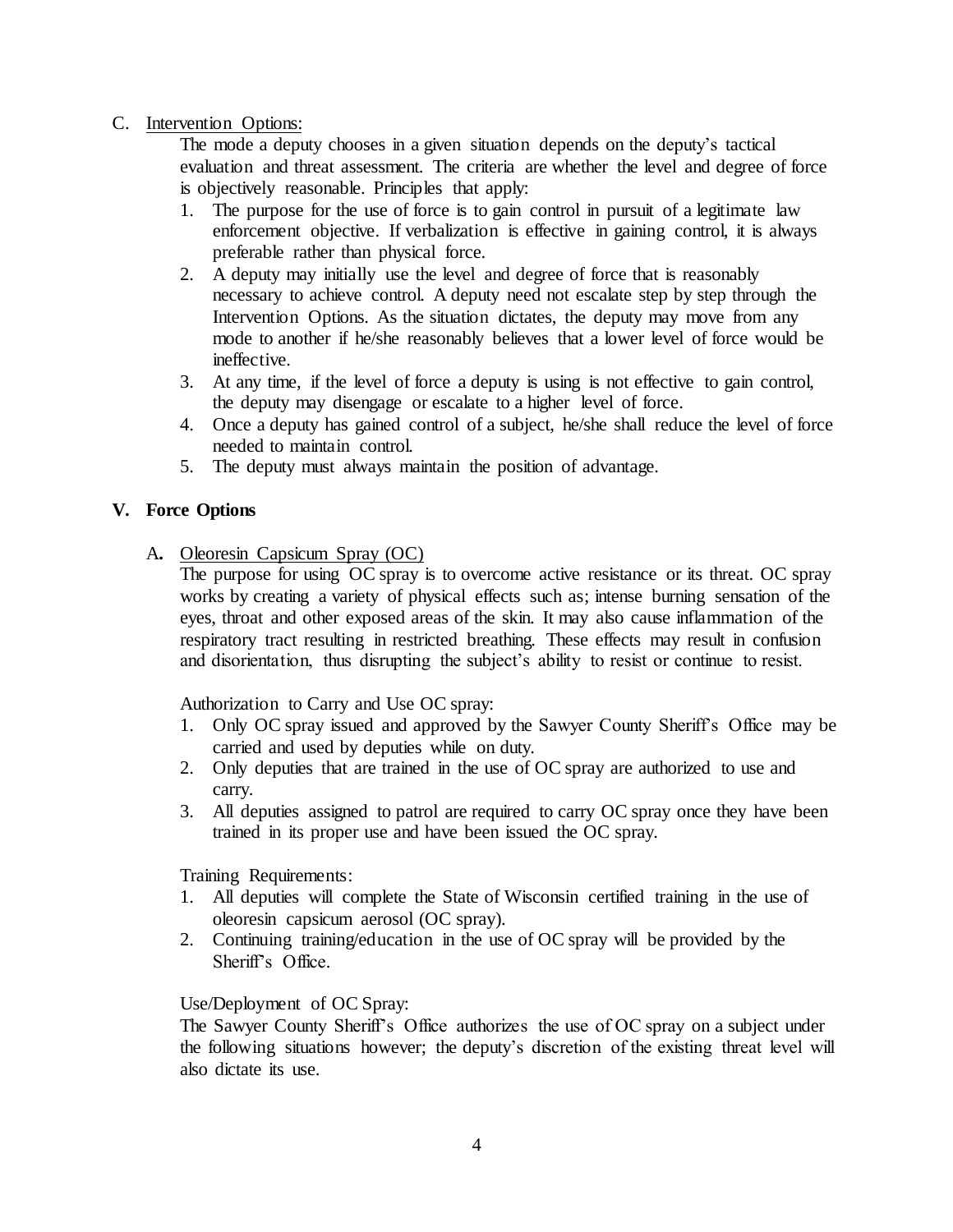- 1. A verbal warning, and time to allow the subject to comply shall be given prior to the use of OC spray, unless a warning would present a danger to the deputy or others.
- 2. OC may be used when a subject is threatening to actively resist or is actively resisting a deputy.
- 3. Subject's attempting destruction of property.
- 4. Prisoners acting violent in cellblock areas.
- 5. Against aggressive or dangerous animals that pose a threat of physical injury to a deputy or others.
- 6. Deputies who use OC against a person shall ensure the person is decontaminated as soon as practical after he or she is under control.

Restrictions on the Use of OC spray:

- 1. To effect an arrest of a person that is only passively resisting (e.g., going limp, offering no physical resistance).
- 2. On individuals with frail health, young children, the elderly, women believed to be pregnant, or persons with known respiratory conditions. OC spray may only be used under exceptional circumstances involving an imminent danger of suffering serious bodily harm, and the use of the pepper spray is the only reasonable method to control the child or elderly in order to avoid such harm.
- 3. Once the subject is compliant and under control.
- 4. Near open flame.

Method of Deployment and Contamination:

- 1. Three (3) one (1) second bursts of the OC spray should be directed to the upper facial area.
- 2. Generally, OC should not be spray directly at the eyes of a person from a distance of less than three (3) feet because of an increased risk of eye injury from the pressure of the spray.
- 2. Attempt to remain a minimum of three (3) feet of distance from the subject when discharging OC spray to minimize possible self-contamination.
- 3. Additional bursts of OC spray may be used if the initial bursts prove ineffective.
	- a. Allow a brief time for the OC spray to take effect before a second application.
	- b. Be prepared to take other appropriate action should the spray fail to be effective.

Decontamination:

Deputies who use OC against a subject shall ensure the person is decontaminated as soon as practical after he or she is under control.

- 1. Use professional communication skills to calm and reassure the subject. Advise the subject the effects will wear off approximately 30-45 minutes.
- 2. Ask the subject if he or she is wearing contact lenses, and if so, allow him or her to remove them.
- 3. Ask the subject if they would like medical attention. Initiate EMS if requested or if you feel necessary.
- 4. Encourage the subject to open his/her eyes and blink.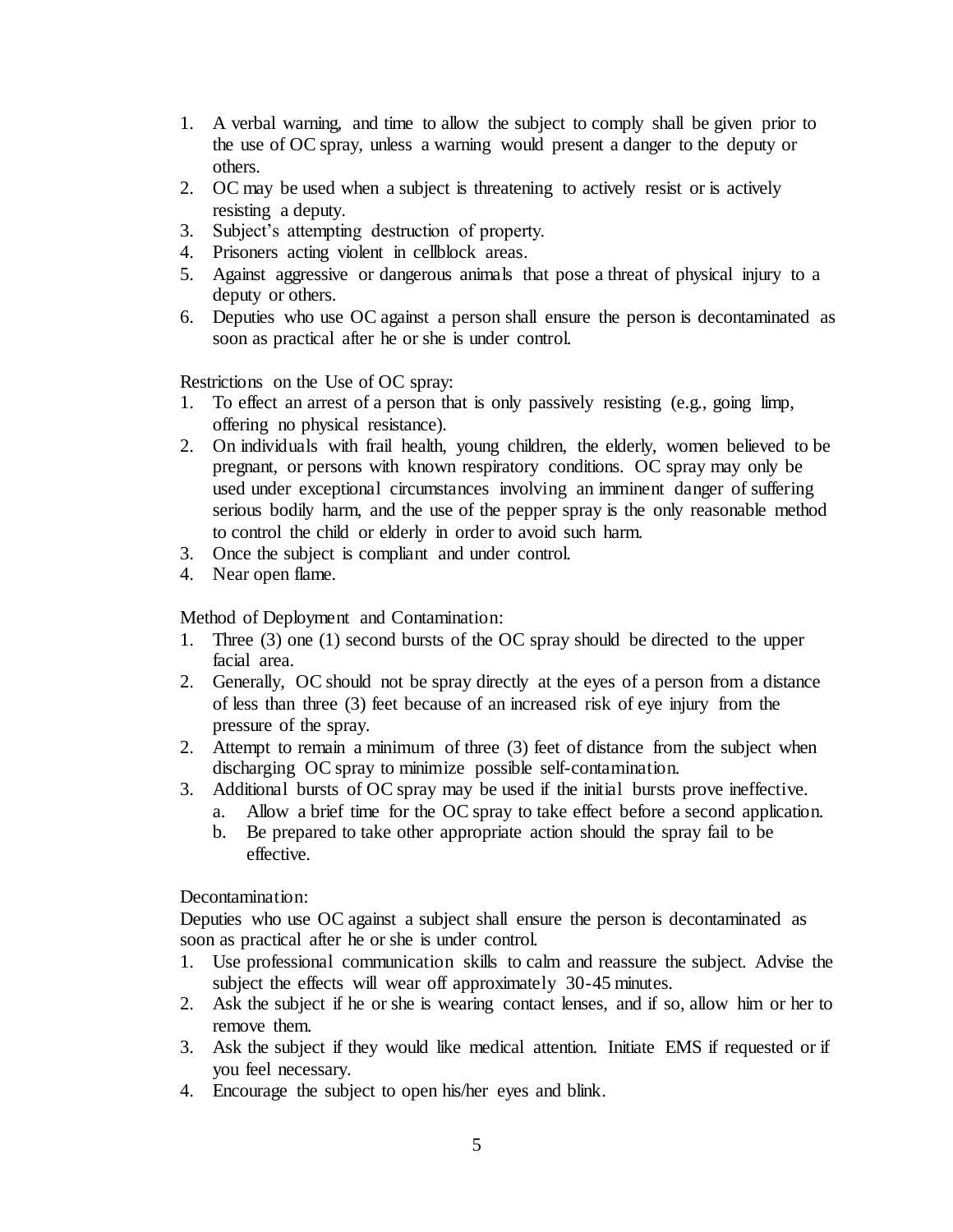- 5. If possible, move the subject to fresh air.
- 6. Rinse the subjects face and eyes with cool water, preferably from a running tap or hose. Advise subject not to rub his eyes.
- 7. If available us (non-lotion) soap, preferably baby shampoo, and water to remove the resin from the skin. Do not use salves, creams or lotions.
- 8. Get medical assistance under the following circumstances;
	- a. If the subject requests it
	- b. If symptoms do not visibly improve after 45 minutes
	- c. If the deputy observes any other problem or otherwise feels that medical assistance is warranted
	- d. If the subject cannot remove his/her contacts lenses on their own.

Deputy Threatened/Assaulted with OC by Subject:

- 1. When deputy is faced with the threat of OC by a subject, the deputy has the option to disengage or escalate.
- 2. Attempt to avoid being incapacitated by the spray by closing one or both eyes, blocking the spray with your hand, turning your head away, or holding your breath to avoid breathing the spray.
- 3. Seek to create distance, enough to be out of the range of the spray.
- 4. Force options:
	- a. Attempt to defuse the situation with professional communications skills
	- b. Attempt to disarm the subject
	- c. Escalate to a higher level of force
	- d. The appropriate level of force depends on the totality of the circumstances; including the individual officer's own response to OC
	- e. If a deputy has previous experience with OC, they may have knowledge that they can fight through the effects. Or the deputy may know that they become instantly incapacitated by the effects of OC.
	- f. The deputy will conduct a tactical evaluation to determine the appropriate level of force.

Transport of Contaminated Subjects:

- 1. Deputies should position the subject in a manner that will facilitate free breathing since OC spray may affect some respiratory functions.
- 2. Deputies shall never leave a contaminated, restrained subject alone.
- 3. Deputies will transport subjects to the jail as soon as possible.
- 4. Deputies will contact the dispatch center when OC spray was used to advise onduty jail personnel for assistance in decontaminating the subject upon arrival at the jail.
- B. Other Chemical Munitions

This Department recognizes the use of other chemical agents as a viable force option. The use and/or deployment of these require deputies to be certified and trained in their use. These would include but not limited to:

1. CS (Ortho Chorobenzalmalononitrile)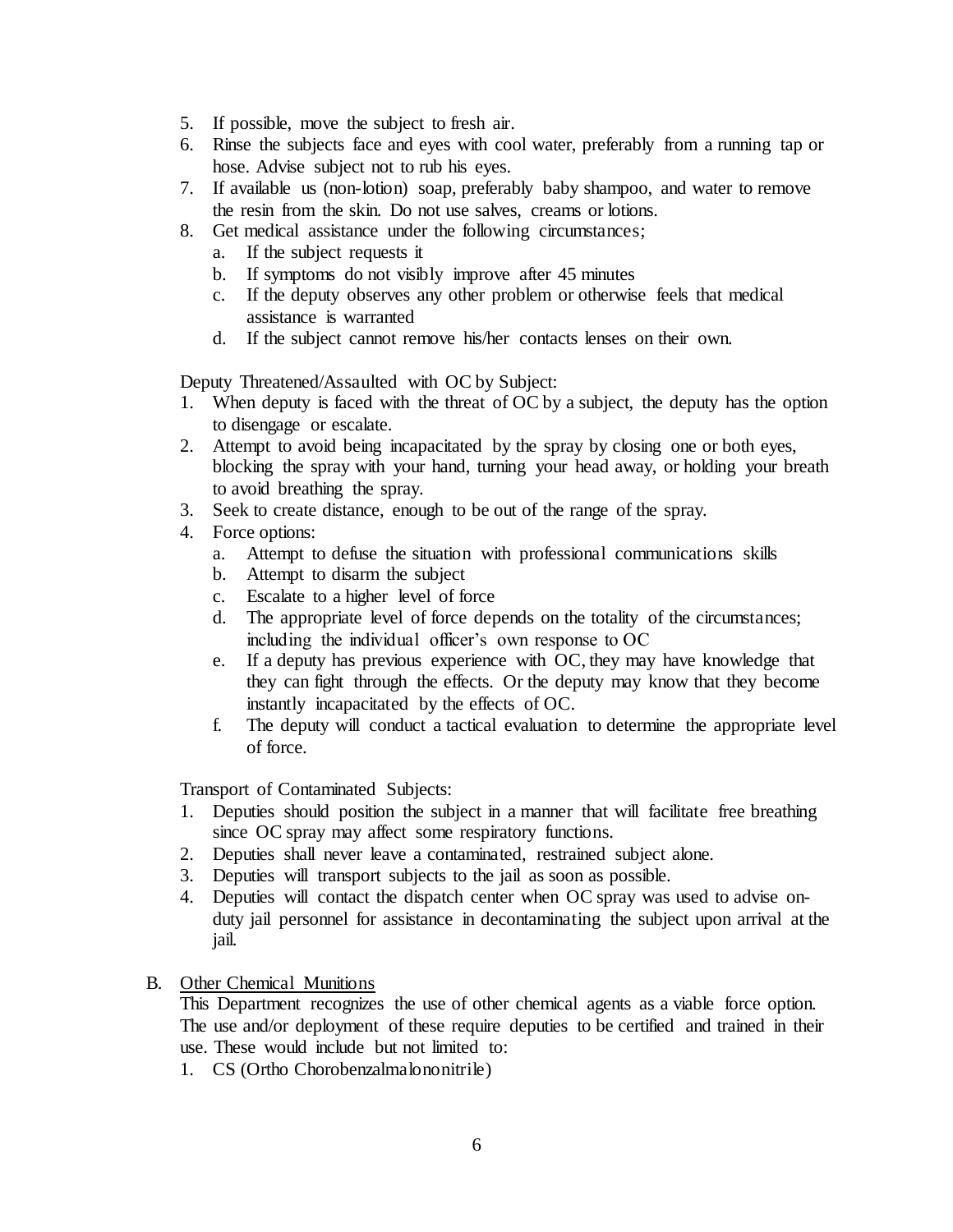- 2. Smoke aerosol grenades (constitutes deadly force if used inside a residence or small confined spaces).
- 3. OC and CS aerosol grenades.
- 4. OC and CS 37mm launchable.
- 5. OC and CS 12-gauge ferret rounds.
- C. Electronic Controlled Device (ECD)

This device is known as an Electronic Controlled Device (ECD) by Wisconsin Training and Standards, and known as a Conducted Energy Weapon (CEW) by AXON Company standards. For the purpose of this policy, (CEW) will be referred as (ECD). This device discharges an electronic current to override a subject's central nervous system causing temporary incapacitation.

General:

- 1. The ECD is recognized as part of the Control Alternatives in the Disturbance Resolution Model and may be used by trained personnel under the same basic justifications. Those justifications are when a subject is threatening to or is actively resisting an officer or the subject poses a describable threat of harm to themselves or other.
- 2. An ECD is not a substitute for deadly force. In cases where a subject is believed to be armed with a dangerous weapon a deputy may not arm him or herself with an ECD unless another deputy at the scene has the immediate ability to deliver deadly force. Deputies armed with an ECD should continuously monitor and evaluate the ability of other deputies present to deliver deadly force.
- 3. Deputies may also include in the decision to use this force option information known to the deputy at the time of the incident including:
	- a. Conduct or statements of the subject.
	- b. Prior history of resistance
	- c. Assaultive behaviors
	- d. Deputy subject factors
	- e. Severity of the crime at issue
	- f. Attempting to evade seizure by flight

Authorization to Carry and Use an ECD:

- 1. Only ECD devices approved for use by the Sawyer County Sheriff's Office may be utilized by deputies that have successfully completed the training and required certifications.
- 2. Deployment and use of ECD devices will be in accordance with departmental training and policy/procedure.
- 3. The authorized ECD device for the Sawyer County Sheriff's Office is the Taser X2 which is manufactured by AXON.
- 4. All deputies assigned to patrol are required to carry an ECD once they have been trained and certified in its proper use.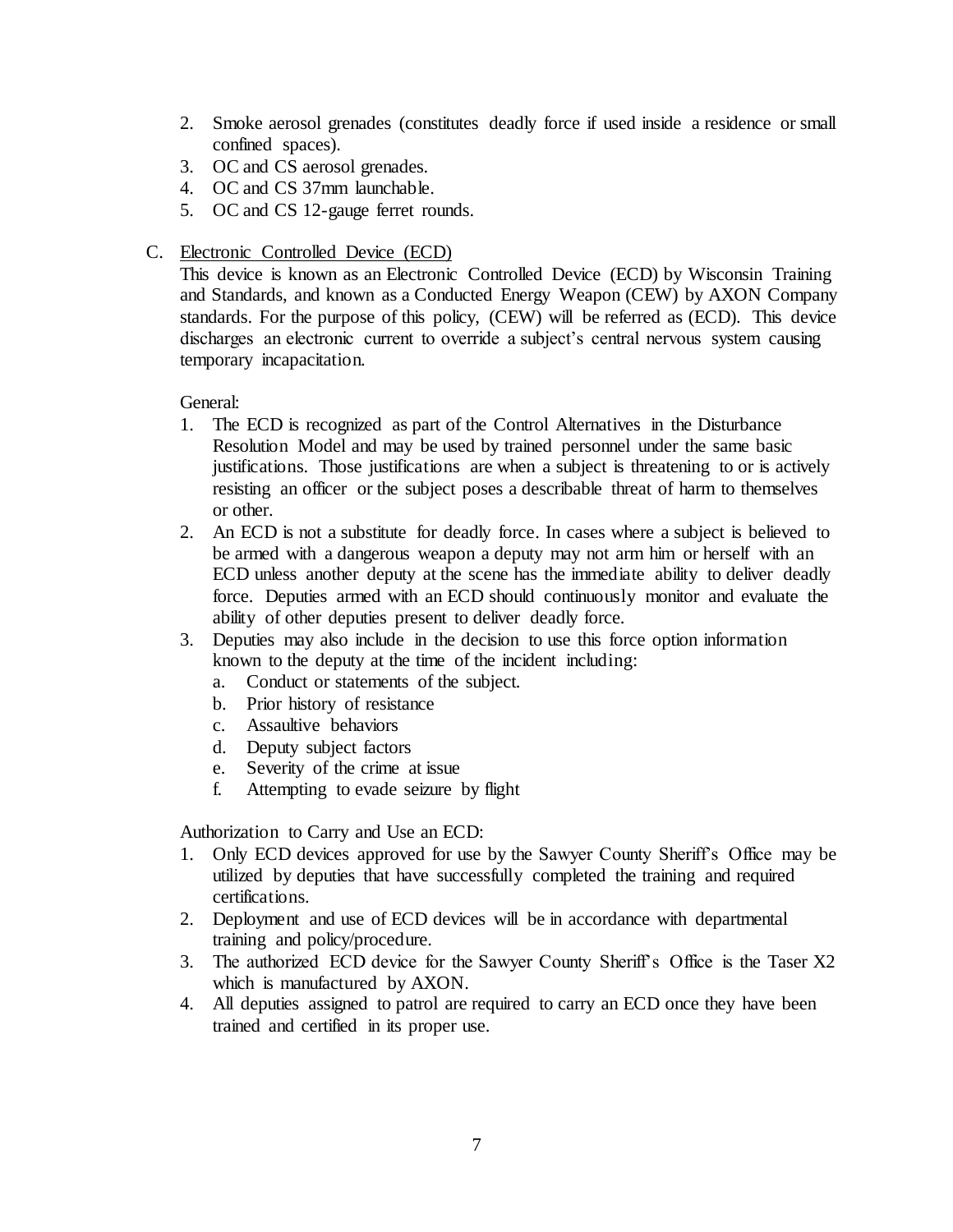Training Requirements:

- 1. For deputies to carry an ECD, the deputy must successfully complete a minimum of six (6) hours of training sponsored by the Office on the ECD.
- 2. Deputies must successfully complete a two (2) hour re-certification process annually, as directed by the Office Administrators.

Weapon Readiness:

- 1. Prior to the start of each shift deputies shall do a function check of the ECD, including checking the battery life and a spark test of five seconds to ensure the ECD is functioning properly. Deputies will also check the cartridges to make sure the blast doors are not compromised and that the cartridges are not expired.
	- a. Expired or damaged cartridges must be turned in to the TASER Coordinator
- 2. Any ECD found not to be functioning correctly shall be taken out of service immediately and a supervisor advised of the issue.
- 3. ECD's will be carried in an approved holster, and with the safety switch in the "safe" position. The ECD must be carried on the reaction side of the body (i.e. opposite of the service handgun). SWAT team members in tactical gear are exempt from this holstering requirement.

Use/Deployment of ECD:

- 1. The ECD may be used when a subject is threatening to actively resist or is actively resisting a deputy and the subject poses a threat to deputies, or another person and the deputy believes they would have to decentralize the subject.
- 2. The deployment of an ECD will normally consist of one five (5) second cycle, unless circumstances dictate continuous or multiple activations, which will need to be articulated and meet the requirements of objectively reasonable.
- 3. The ECD shall not be brandished, displayed, or its use threatened unless it can be reasonably concluded that its use may become justified.
- 4. Every effort shall be made to deploy an ECD at the preferred target areas.
	- a. Frontal deployments lower center of mass (below the chest)
	- b. Back deployments below the neck area
- 5. Deputies should avoid intentionally targeting the ECD on sensitive areas of the body such as head, throat, chest/breast, or groin.
- 6. A warning should be announced prior to activation the ECD to the subject and to announce to other deputies that the ECD is going to be deployed unless to do so would place any other person at risk.
- 7. Upon deployment of an ECD and during its' cycle, assisting deputies should be directed to move in and attempt to gain control of the subject if safe to do so.
	- a. Deputies moving in to gain control should be conscious of the probes and insulated wires to avoid being shocked or break/disconnect the wires.
- 8. In the event of an unwanted or accidental discharge, the deputy shall contact a supervisor and report the discharge and any issues associated with it.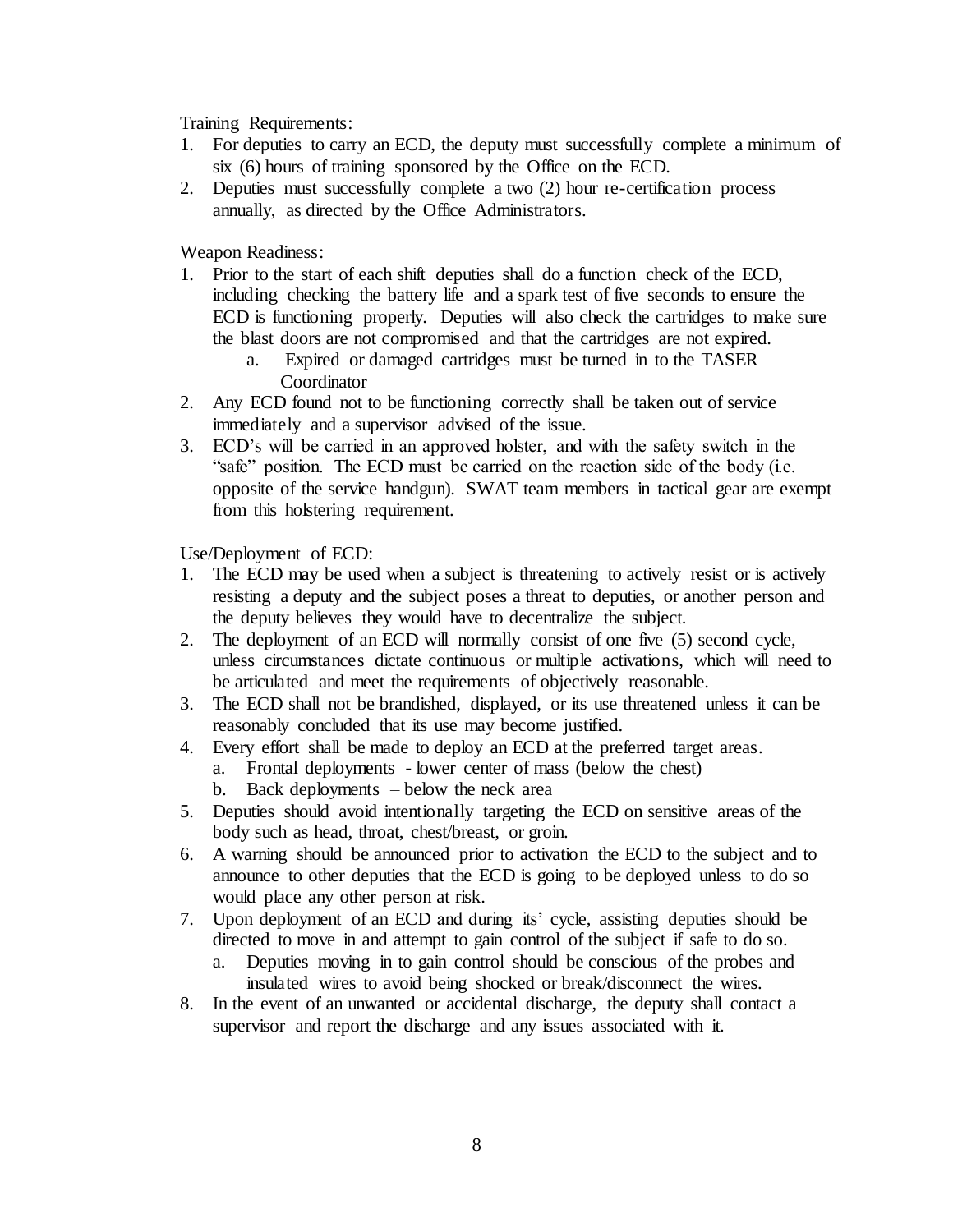Elevated Risk Cautions:

Because of the increased risk of serious injury to subjects in the following categories, deputies must balance the risk of serious injury with the need for immediate incapacitation.

- 1. Subjects running.
	- a. Prior to the use of an ECD on a subject that is running, the severity of the crime at issue and whether the subject poses an immediate threat to the safety of the officer or others should be considered
- 2. Subjects in elevated positions and are at risk of a dangerous fall.
- 3. Children or elderly subjects.

Use/Deployment of ECD Against Animals:

- 1. Deputies may use an ECD if the deputy reasonably believes that the animal is vicious and is threatening/attacking another person or animal, or if the animal is a public nuisance and needs to be controlled and other options would not be safe or appropriate.
	- a. Deputies should be prepared to act quickly with other restraint devices once an ECD has been deployed against an animal. In all cases the safety of the officer and public shall be considered prior to deployment.

Prohibited Use of ECD:

- 1. Deputies will not use the ECD in a punitive or coercive manner.
- 2. In a repetitive manner beyond a minimum amount of cycles necessary to place the subject into custody.
- 3. On a subject that is compliant and under control.
- 4. On a fleeing subject where the sole justification for the use is the flight of the individual.
	- a. The severity of the offense and other circumstances should be considered before use of the ECD on a fleeing subject
- 5. On a female subject who is known to the deputy to be pregnant or exhibits physical signs of pregnancy unless the individual is displaying assaultive behavior that could reasonably construed as possibly causing death or great bodily harm to an individual, the unborn child, or another person and this behavior cannot be dealt with in any other less intrusive fashion.
- 6. Where the subject is displaying passive resistance without posing a threat of harm to deputy or others.
- 7. In any environment where a deputy knows that a potentially flammable, volatile or explosive material is present.
- 8. In any environment where a K-9 is being utilized or the subject is being held by a K-9 unless:
	- a. The K-9 handler or K-9 is incapacitated
	- b. The K-9 handler requests ECD deployment
- 9. On a subject that is operating a motor vehicle or machinery.
- 10. Subject that is in water and at risk of drowning without taking proper measures to eliminate drowning risk.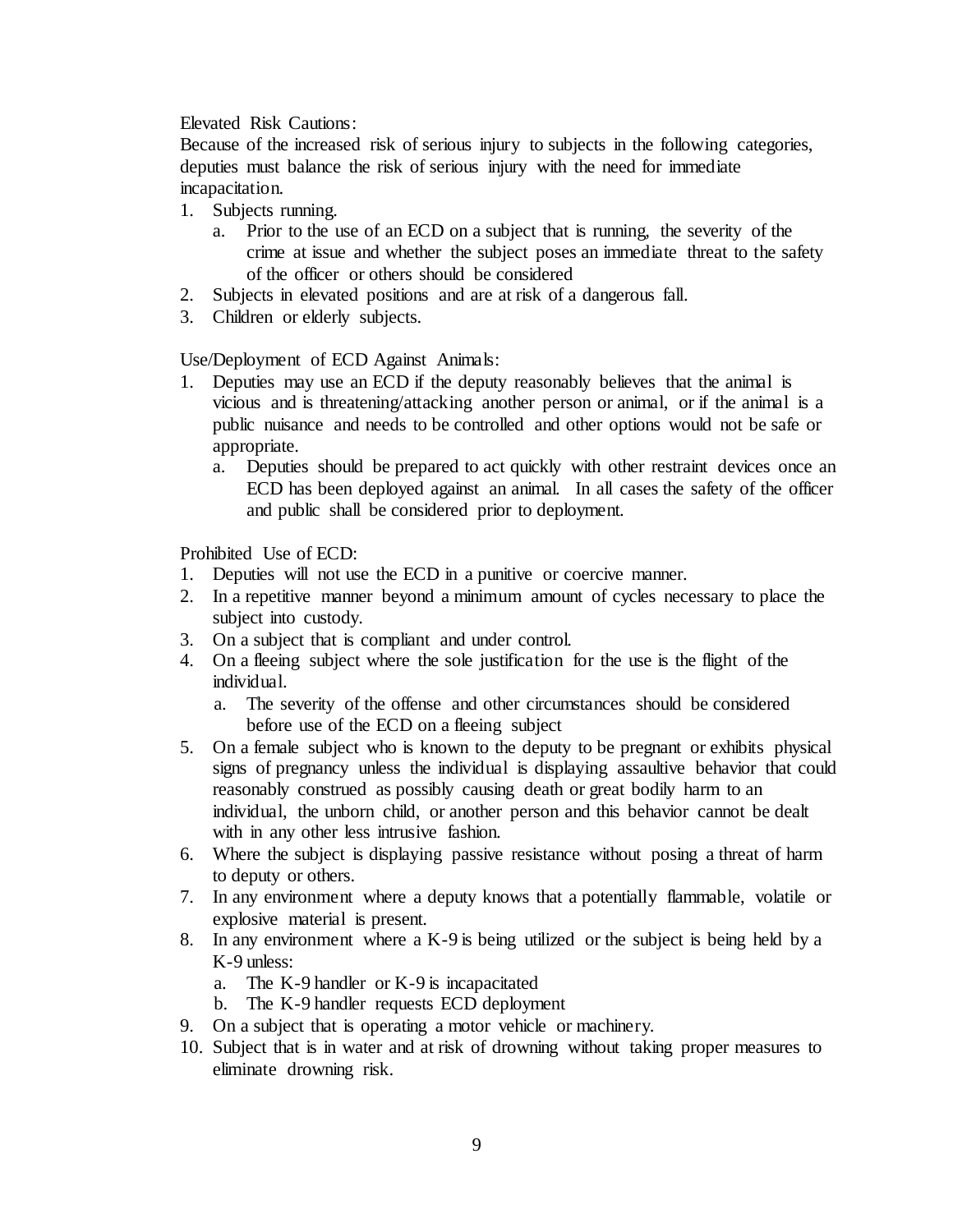Contact (Drive Stun) Deployment:

The ECD can be utilized in the drive stun mode in keeping with the guidelines of department training. Deputies shall not intentionally target areas such as the neck or groin. It is important to note that when the ECD is deployed in this manner, it is:

- 1. Primarily a pain compliance tool due to lack of probe spread.
- 2. Minimally effective compared to cartridge deployments.
- 3. Subject to the same deployment use guidelines and restrictions as those of the ECD in cartridge deployments.

Aftercare:

- 1. Deputies trained in the proper technique of probe removal may remove probes that are imbedded in non-sensitive tissue areas.
- 2. If the probes are embedded in sensitive tissue areas (neck, head, groin, or breast of a female) the deputy shall arrange transport to a medical facility for removal.
- 2. If the deputy believes probe removal will cause unnecessary damage to the subject activate EMS for transport to a medical facility for removal.
- 3. Subjects who have been exposed to ECD deployment will be monitored while in department custody even if they have received medical care.
- 4. The following subjects shall be transported by EMS to a medical facility for examination following the deployment of the ECD:
	- a. Subject requests medical attention. Officers should ask any subject exposed to deployment of ECD if they desire medical attention.
	- b. Subject is struck in a sensitive area.
	- c. From areas where deputies have difficulty, or could cause injury to the subject.
	- d. Subject does not appear to recover properly after being exposed to a deployment.
	- e. Has been exposed to a continuous energy cycle of 15 seconds or more.
	- f. Has exhibited signs of extreme uncontrolled agitation or hyperactivity prior to ECD exposure or could be reasonably believed to be experiencing Excited Delirium.
- 5. Photographs of the affected area should be taken after the probes are removed.
- 6. When a deployment has occurred, the deputy will treat the probes as a biohazard and dispose of them according to established procedures. The cartridge, wires, and AFID's will be collected and disposed of.

Medically Significant Behavior (Excited Delirium):

Medically significant behavior includes a variety of behaviors that indicate a serious and potentially life-threatening medical condition is present.

Repeated or prolonged application of an ECD can have an additive effect and could cause injury, especially in someone whose health is already compromised in some way, including by drug use, injury, or over-exertion, as can happen in people displaying medically significant behavior. Before each application of an ECD, as with any other use of force, reassess the situation. If use of the ECD is not providing effective control to permit taking the subject into custody, consider whether it would be appropriate to disengage and/or escalate to another intervention option.

Some of the below signs and behaviors have been associated with excited delirium: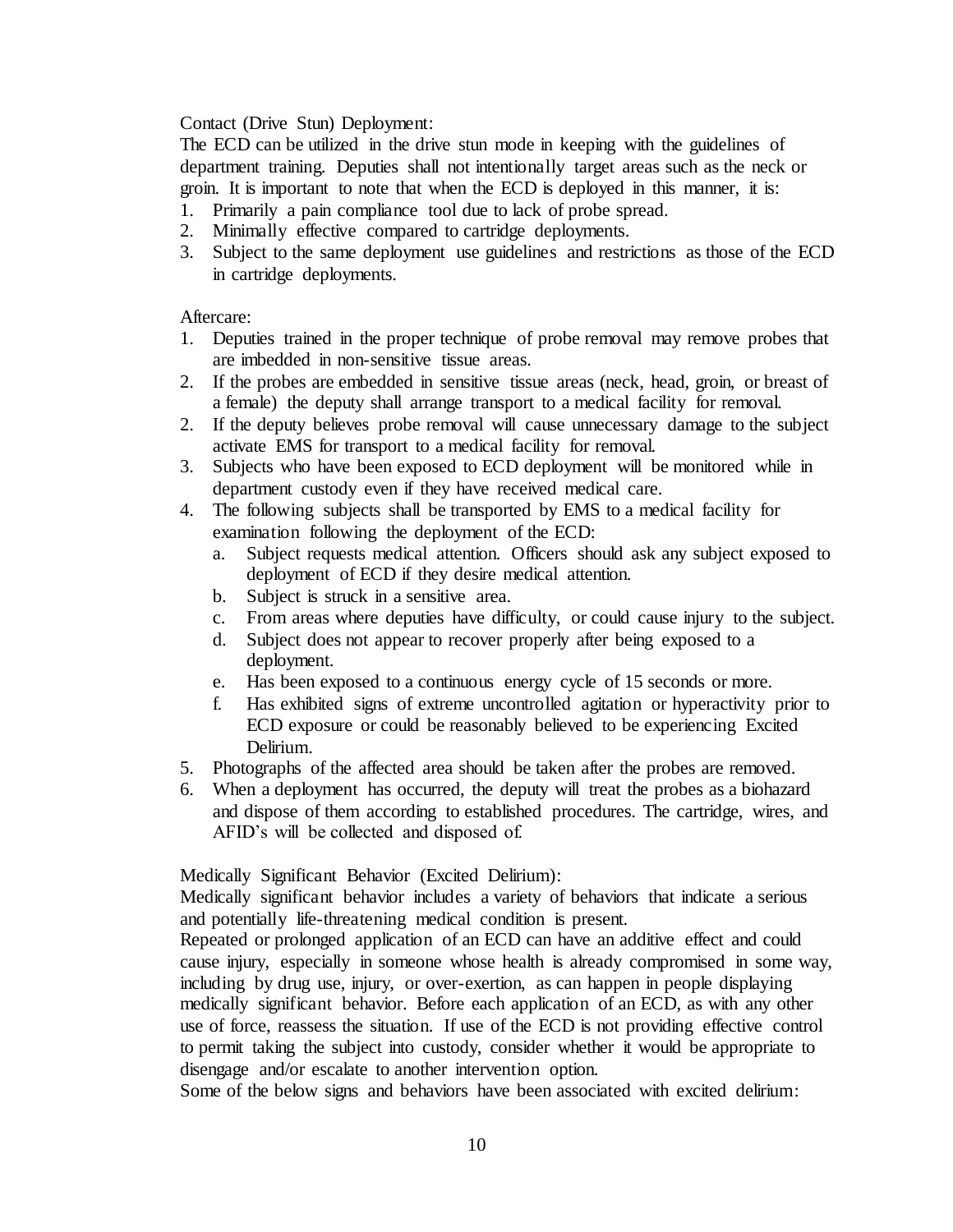- 1. Agitation or Excitement = Increased activity and intensity.
	- a. Aggressive, threatening or combative gets worse when challenged or injured
	- b. Amazing feats of strength
	- c. Pressured loud speech
	- d. Sweating (or loss of sweating late)
	- e. Dilated pupils/less restrictive to light
	- f. Rapid breathing
- 2. Delirium  $=$  Confusion
	- a. Disoriented
	- b. Person, place, time, purpose
	- c. Rapid onset over a short period of recent time
	- d. "He just started acting strange"
	- e. Easily distracted/lack of focus
	- f. Decreased awareness and perception
	- g. Rapid changes in emotions (laughter, anger, sadness)
- 3. Psychotic = Bizarre behavior
	- a. Thought content inappropriate for circumstances
	- b. Hallucinations (visual or auditory)
	- c. Delusions (grandeur, paranoia or reference)
	- d. Flight of ideas/tangential thinking
	- e. Makes you feel uncomfortable

Responding to Medically Significant Behavior:

If a person is experiencing Excited Delirium or some other medical problem that is contributing to violent behavior, your response tactics should be geared to accomplish the following:

- 1. Avoid increasing the subject's agitation or excitement
- 2. Minimize physical struggles with the subject
- 3. Get medical care for the subject as quickly as possible
- 4. Request back up and EMS
- 5. Weigh the need for immediate control against the risk to the subject
- 6. Once EMS is on scene, use an ECD to make it possible to approach the subject
- D. Intermediate Weapon / Impact Weapon / Less Lethal Impact Munitions

The goal of intermediate weapons is to impede a subject, preventing him or her from continuing resistive, assaultive, or otherwise dangerous behavior.

General:

- 1. An intermediate weapon is not a substitute for deadly force in cases where a subject is believed to be armed with a dangerous weapon a deputy may not arm him or herself with an intermediate weapon unless another deputy at the scene has the immediate ability to deliver deadly force. Deputies armed with an intermediate weapon should continuously monitor and evaluate the ability of other deputies present to deliver deadly force.
- 2. Deputies may also include in the decision to use this force option information known to the deputy at the time of the incident including: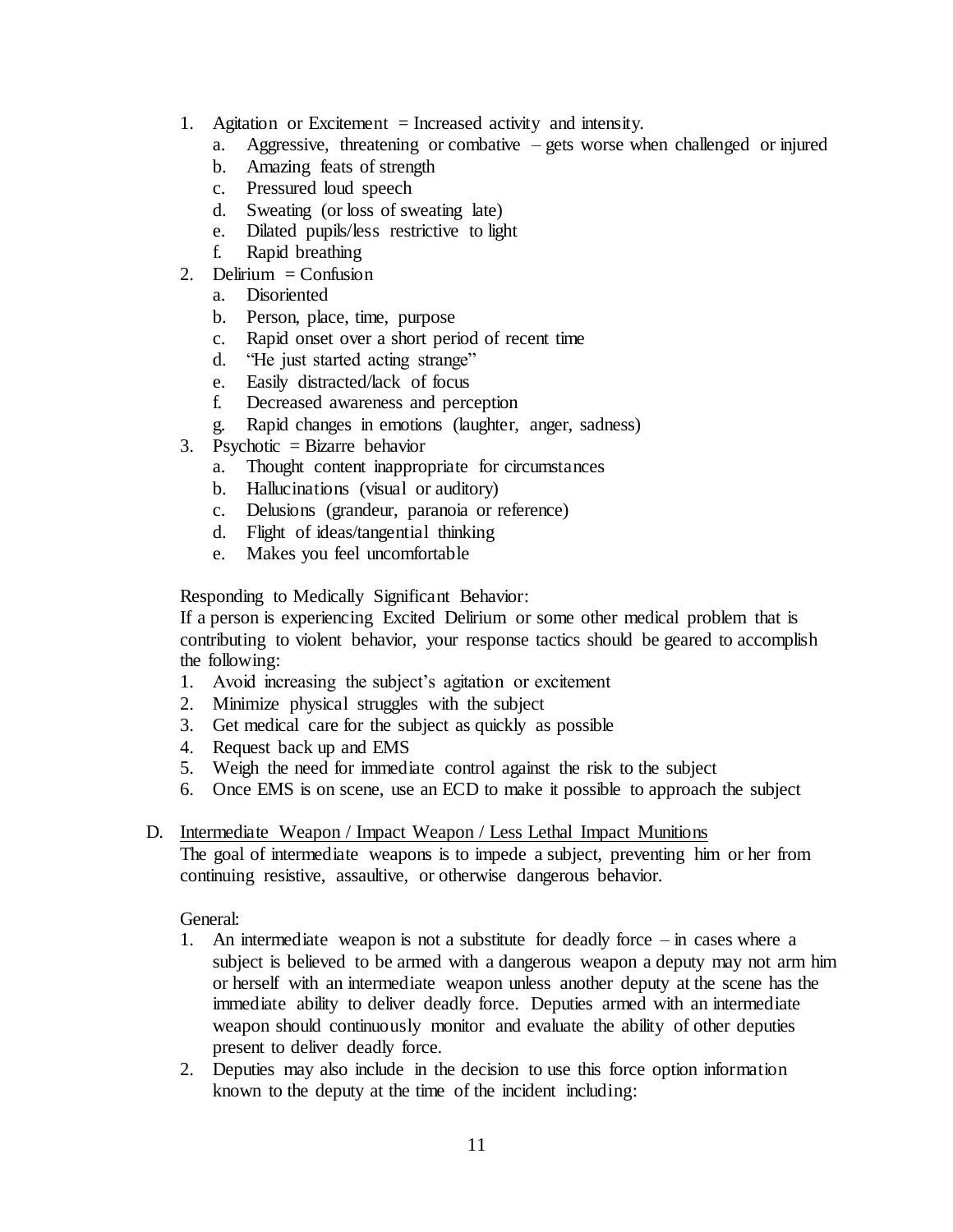- a. Conduct or statements of the subject.
- b. Prior history of resistance
- c. Assaultive behaviors
- d. Deputy subject factors
- e. Severity of the crime at issue
- f. Attempting to evade seizure by flight

Impact Weapon (Baton):

- 1. The appropriate target areas for the baton strikes are the lower abdominal area (baton jab) and the knee and elbow area (angle strike and angle cross strike).
- 2. Deputies assigned to patrol are required to carry an approved impact weapon while on duty. The approved impact weapon is a collapsible baton no longer than 26 inches, a standard baton constructed of wood or product used in the manufacturing of such batons intended for law enforcement use.
- 3. No subject shall be intentionally struck in the head unless the action is justified under the use of deadly force.

Less Lethal Impact Munitions:

A less lethal impact munition is equal to a baton on the use of force options and may be used by trained personnel under the same basic justification.

Authorization to Use/Deploy Less Lethal Impact Munitions:

- 1. An approved less lethal impact munition system may only be utilized by deputies that have successfully completed training provided by a certified instructor in its use.
- 2. The use of less lethal impact munition systems will be in accordance with department training and standards.
- 3. Only less lethal impact munitions approved by the department certified instructor shall be used.
- 4. Only shotguns signified by a bright orange stock marked "Less Lethal" or a shotgun with brightly colored and highly visible decals marked "Less Lethal shall be used for deployment of less lethal impact munitions. The only exception to this would be if a deputy needs to remain unseen and the bright color would be a hinderance.

Training Requirements:

- 1. To become certified in the use of less lethal impact munitions deputies must successfully complete a minimum of four (4) hours of training conducted by a certified less lethal impact munitions instructor.
- 2. To maintain the certification, deputies must successfully complete a two (2) hour recertification process bi-annually.

Weapon Readiness:

1. Less lethal impact munitions systems shall remain unloaded at all times while in the squad car.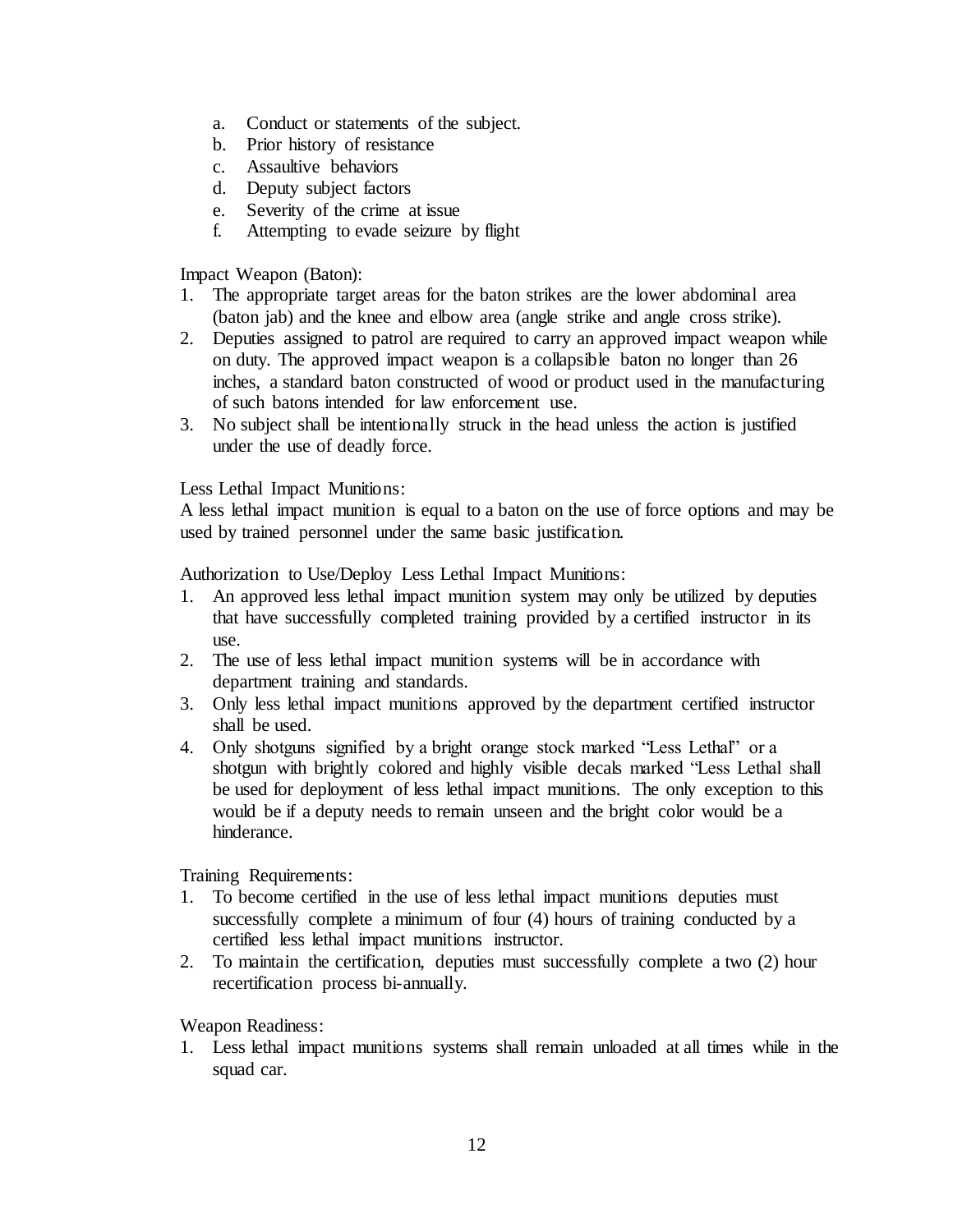- 2. Prior to loading the less lethal munition system, the deputy will verify each impact munition cartridge with another deputy to ensure the system is loaded with a less lethal munition.
- 3. Prior to the start of each shift the deputy shall check to ensure there are no rounds (live or less lethal) in the deployment system.

Use/Deployment of Less Lethal Impact Munition System:

- 1. Passive resistance without posing a describable threat of harm to self or others does not permit the use of less lethal impact munitions.
- 2. Less lethal munitions may not be used for coercion. A deputy will not brandish, display, or threaten the use of less lethal impact munition use unless they can reasonably conclude its use may become justified or is anticipated.
- 3. Deputies should always be prepared with other justified force if necessary.
- 4. If possible, deputies should announce their intention to use less lethal impact munitions by announcing "Impact, Impact, Impact".
- 5. Every effort shall be made to deploy the less lethal munition at the preferred target areas. The preferred target areas for the less lethal munition rounds are the thighs, shin (lower leg), buttocks, forearm and bicep area.
- 6. Anytime a less lethal impact munition is deployed, with the exception of training, the munition and empty cartridge shall be collected and entered as evidence.
- 7. Utilization of less lethal impact munitions on a subject when in proximity of an unrestrained police K-9 unit which is near or in a bite scenario will be at the discretion of the K-9 handler and is not recommended unless approved by the handler.

Prohibited Use of Less Lethal Munitions:

Unless exigent circumstances exist, less lethal munitions are prohibited under the following circumstances:

- 1. Subject is operating a vehicle or machinery.
- 2. Female that is obviously pregnant or claims to be pregnant.
- 3. Subject in water and a drowning risk without taking proper measures to eliminate drowning risk.
- 4. Intentional targeting of sensitive areas such as the head, neck, groin, chest/breast or kidney area from the back.
- 5. Handcuffed subjects.

Elevated Risk Cautions:

Because of the increased risk of injury to subjects in the following categories, deputies must balance the risk of serious injury with the need for immediate incapacitation. The severity of the offense and whether the subject poses an immediate threat to the safety of the deputy or others shall be considered.

- 1. Subjects running prior to the use of less lethal impact munition.
- 2. Subjects at elevated positions and are at risk of a dangerous fall.
- 3. Children or elderly subjects.
- 4. Medically significant conditions or behaviors.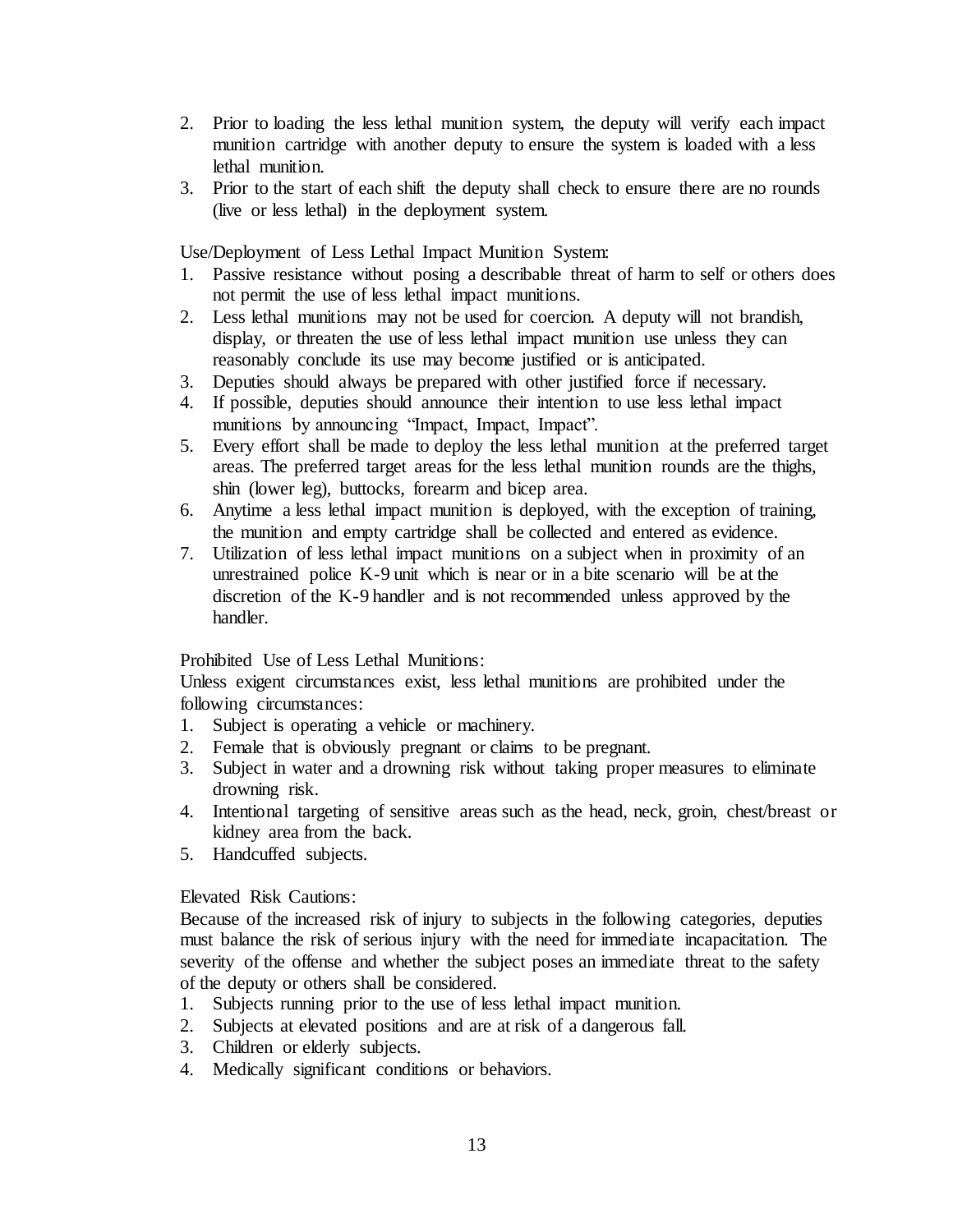Use/Deployment of Less Lethal Munitions Against Animals:

The deployment of a less lethal impact munition is permissible against animals.

- 1. Deputies should be prepared to act quickly with other restraint devices once an impact munition has been deployed against an animal. In all cases the safety of the deputy and the public will be considered.
- 2. Deputies may use less lethal impact munitions against animals if the deputy reasonably believes that the animal is vicious and is threatening them or another person.

## Aftercare:

- 1. Department personnel deploying a less lethal impact munition shall ensure the person is monitored for injury as soon as they are placed under control.
- 2. Emergency medical personnel shall evaluate the subject for injury and if necessary arrange transport to a medical facility for medical evaluation.
- 3. If a subject is struck in a sensitive area (head, neck, groin, breast/chest, or kidney from the back) the subject shall be transported to a medical facility for evaluation.
- 4. If possible, photos of the affected/impact area shall be taken for evidence and documentation purposes.
- 5. The munition and cartridge shall be collected and entered into evidence.
- E. Respiratory Restraints

The use of the respiratory restraint known as a "chokehold", or any hold which applies sufficient pressure to a person's neck, throat, or windpipe that may hinder or prevent breathing is limited to only those circumstances where deadly force is justified. These types of holds are only permitted as a last resort after all other options have been attempted or considered and those options would have been ineffective.

## F. Use of Non-Traditional Weapons

It is recognized that in certain situations, deputy may be attacked so suddenly, that the use of approved departmental techniques and/or weapons may be compromised. In these situations, the deputy may utilize non-traditional weapons. This includes any object or instrument the deputy may need to insure their survival or the survival of another. The use of non-traditional weapons must be consistent with this policy. It is recognized that deputies may carry a folding knife or fixed blade knife on their person while on duty.

- 1. Folding blade: Folding blade knives shall be of a quality standard design to meet the demands of work assignments. The cutting edge of such knives shall not exceed four and one-half inches in length as measured from tip of blade to handle.
- 2. Fixed blade: The cutting edge of such instruments may not exceed eight inches in length.
- 3. The use of the above bladed instruments will fall in the "Not Trained but Justified Under the Circumstances" category of the DAAT model.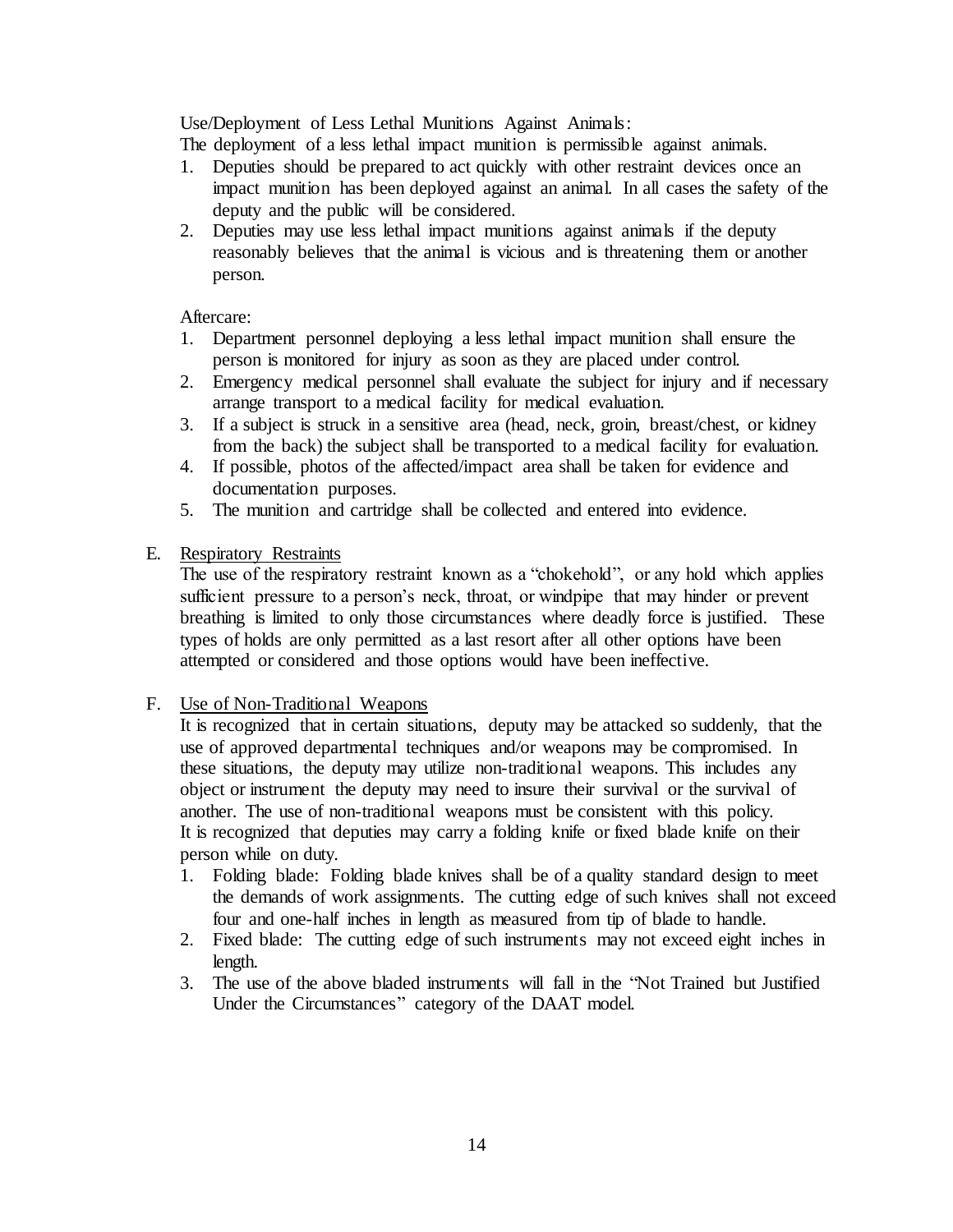## G. Deadly Force

The purpose of deadly force is to stop a threat and should only be used as a last resort when the deputy reasonably believes all other force options have been exhausted, or would be ineffective to defend the life of the deputy or another person (Preclusion).

- 1. Deputies may use deadly force when the deputy reasonably believes that their life, or that of another is in imminent danger of death or great bodily harm based on the totality of the circumstances known to the deputy at the time.
	- a. Justification for deadly force is defined as behavior which has caused or imminently threatens to cause death or great bodily harm to you or another person(s).
- 2. Before using deadly force, deputies should, if practicable and feasible, identify themselves as a police officer, order the suspect to stop the unlawful activity and threaten to use deadly force if the order is not obeyed.
- 3. Deputies may use deadly force against a "fleeing felon" only when the deputy reasonably believes that the action is within the circumstances of this policy.
	- a. A "fleeing felon" should not be presumed to pose an immediate threat to life in the absence of actions that would lead one to believe otherwise, such as a previously demonstrated threat to, or wanton disregard for human life.
- 4. When exercising the use of deadly force, the safety of innocent bystanders should not be risked unless their safety has already been endangered and using deadly force is the only possible means of protecting them. (referred to as the Greater Danger Theory)
- 5. Deputies may use deadly force to protect themselves or others from an animal that the officer reasonably believes may cause great bodily harm if not immediately controlled. Or, to end the suffering of an animal gravely injured or diseased and other disposition is impractical. (Policy Item  $#15 - IV(L)(2)$ ).

Prohibited Uses of Deadly Force:

- 1. Deadly force shall not be used as a warning, including warning shots.
- 2. Firing a weapon from a moving vehicle unless there is reasonable cause to believe that the deputy or another is in imminent danger of death or great bodily harm.
- 3. Firing a weapon at a moving vehicle unless there is reasonable cause to believe that the deputy or another is in imminent danger of death or great bodily harm. Or, deadly force regarding felons applies.
- 4. Use of such force where there is unreasonable risk to the lives of innocent bystanders.
- H. Use of Restraints
	- 1. Deputies shall place restraints on all individuals in custody (safety locked when safe to do so). Unless specific circumstances dictate otherwise, individuals should be handcuffed behind the back.
	- 2. Any restraint not behind the back will be utilized only through the use of a waistrestraint belt.
	- 3. Whenever possible, the deputy responsible for transporting will administer the restraints as needed.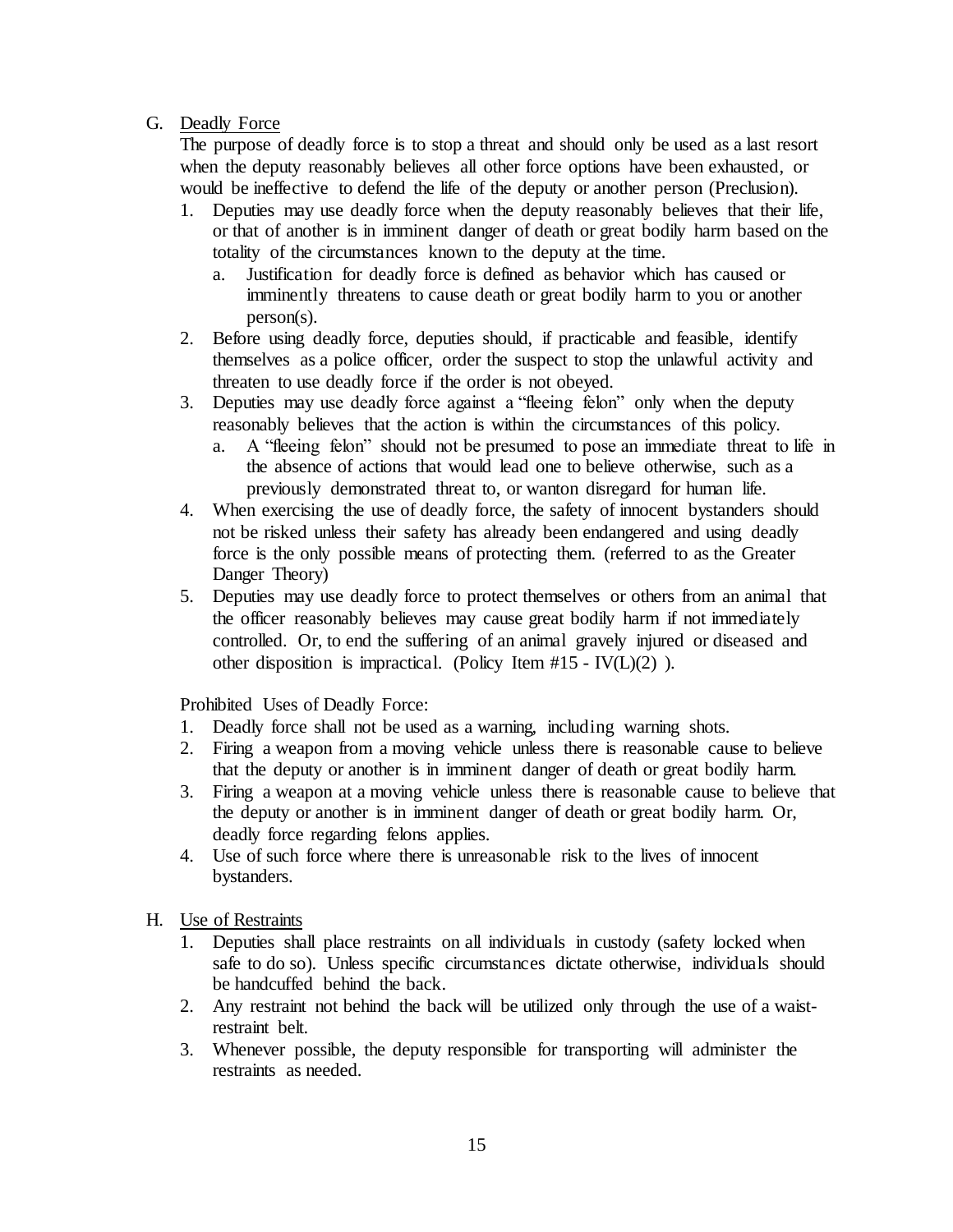- 4. Use of restraints will only be applied in a manner in which deputies have been trained in.
- 5. If leg restraints are utilized, they shall at no time be affixed to a patrol vehicle's partition during transport.
- 6. If/when flex cuffs are used, they should only be removed through the use of "safety cutters".
- 7. During the transport of any restrained individual, the deputy shall check on the individual's status throughout the duration of the transport.
- 8. Deputies should avoid leaving a restrained subject in a prone or face down position once they are controlled, or being transported.

# **VI. Reporting / Duty to Intervene**

- A. Use of Force Documentation/Reporting
	- 1. Whenever a deputy uses force in the performance of duty, the deputy shall indicate in a report of the incident, the circumstances of, and justification for its use. Key elements in the report will include:
		- a. Arrival and approach
		- b. Suspects actions/threat assessment
		- c. Deputy's actions
		- d. Follow-through procedures and actions:
			- i. Stabilization and monitoring
			- ii. Medical assessment and care provided
			- iii. Stabilization / restraining (handcuffing, etc.) positioning while in squad.
			- iv. Escort and transportation
	- 2. The deputy must also complete a "Use of Force Checklist" and have that form submitted no later than one (1) working shift after the incident occurred.
		- a. The checklist must be signed and dated by the deputy and forwarded to the Patrol Lieutenant who shall also sign and date it's review.
		- b. The Patrol Lieutenant will maintain all "Use of Force Checklists" submitted by those deputies within the Patrol Division.
	- 3. Procedures in accordance with Policy Item #22 (Officer Involved Death) shall be followed when a deputy is responsible for accidental or intentional discharge of any firearm (other than on an approved range), if the firearms discharge is accidental or intentional use of deadly force by any means resulting in the death or risk of great bodily harm to others.
	- 4. If the deadly force is the accidental discharge of a firearm and does not result in injury:
		- a. The deputy shall inform both the Communications Center and either the onduty shift Supervisor or senior most deputy on-duty for the shift, of the incident as soon as possible
		- b. The on-duty shift supervisor or senior most deputy on-duty for the shift shall notify the Sheriff, or his/her designee of the incident as soon as possible and a written report completed of the incident as soon as possible.
		- c. Copies of the written report shall be forwarded to the Patrol Lieutenant as soon as possible.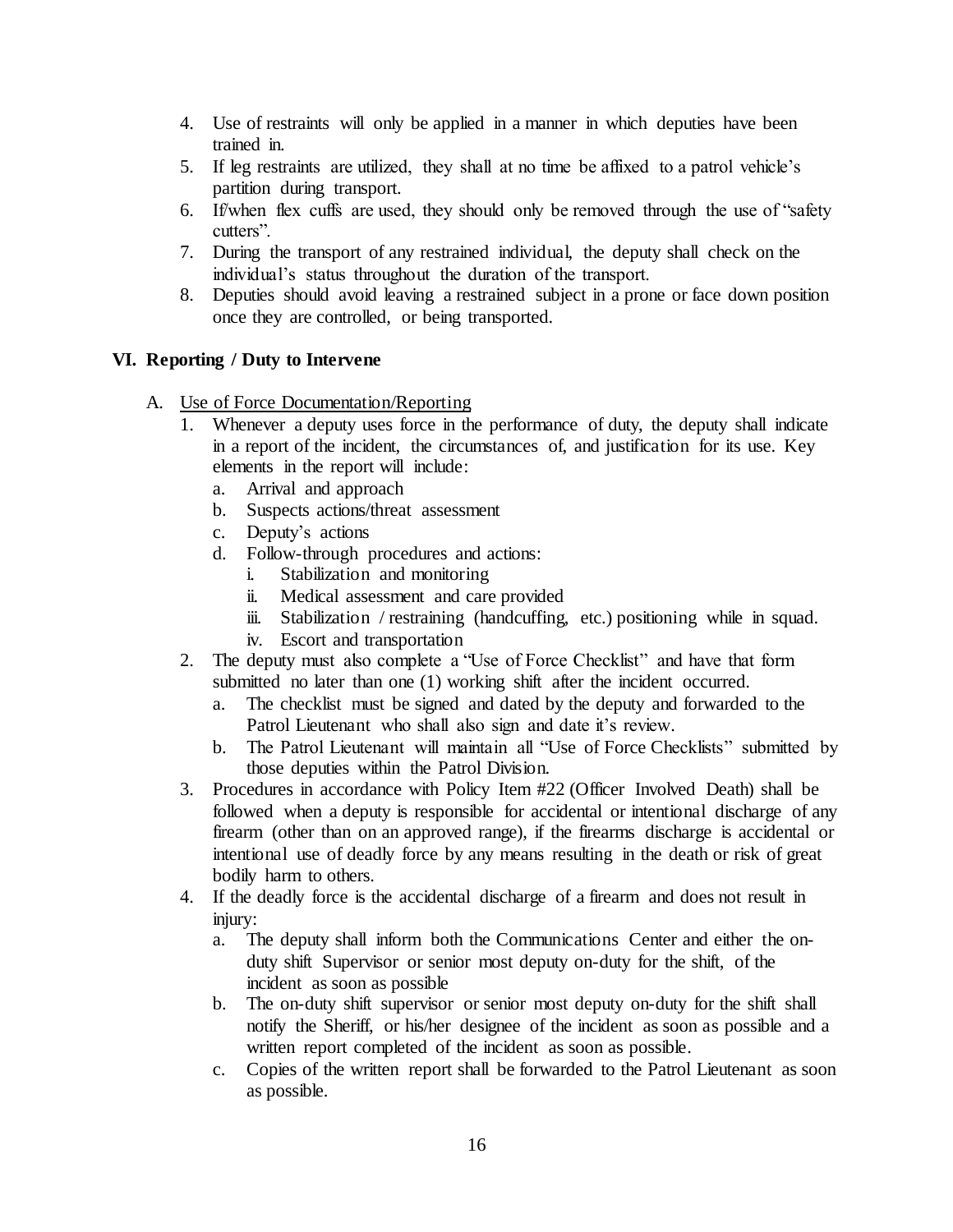- 5. In instances where a subject incurred great bodily harm, or killed as a result of a deputy or deputies use of force, or in instances where a deputy or deputies discharge their firearm at a subject but did not injure or kill, or when a subject dies while arrested, detained, or in the course of being arrested; the Patrol Lieutenant will complete and submit via WI TraCS "Use of Force and Arrest Related Death Submission" by the 15<sup>th</sup> day of the following month of the incident. In the event that there are no submissions, the Patrol Lieutenant will complete and submit that there were no report submissions for that month.
- 6. If deadly force is used against an animal:
	- a. The deputy shall notify the shift supervisor or senior most deputy on duty, when practical to do so, prior to the shooting of any domestic animal.
	- b. The deputy shall complete a written report of the incident before going off duty.
	- c. The deputy shall notify the Communications Center of the shooting of any animal prior to the deputy clearing from the scene.
	- d. In written and oral communication, the term "dispatched" shall be used to describe deadly force against an animal.
- 7. In the event an ECD was used as a force option, the internal data recorded by the ECD shall be downloaded as soon as possible after the exposure by the TASER Coordinator.
- B. Duty to Report Noncompliant Use of Force: Wisconsin State Statute §175.44(3)
	- 1. Any deputy that is present and on duty who observes, or witnesses another law enforcement officer using force that is potentially beyond that which is objectively reasonable as set forth in WI Statute §175.44 shall report these observations to a supervisor as soon as practical.
		- a. If multiple deputies witness the noncompliant action, each deputy has a duty to report the noncompliant use of force.
		- b. If the deputy is working with, or part of a task force involving other agencies, the deputy(s) shall report the noncompliant action to their immediate supervisor.
		- c. If the offending deputy is their current supervisor then the deputy shall report the incident to the next supervisor in the chain of command.
		- d. The reporting will be in the form of a written report documenting his or her individual knowledge and observation of the noncompliant use of force. The report will be separate from any other reports the deputy would normally file and through their chain of command to the Sheriff or Chief Deputy.
- C. Duty to Intervene: Wisconsin State Statute § 175.44(4)
	- 1. Any deputy, regardless of duty status, or the chain of command, who is present and observes another law enforcement officer using force that is clearly beyond that which is objectively reasonable as set forth in WI Statute §175.44, must intervene to prevent or stop the unreasonable force when in a safe position to do so.